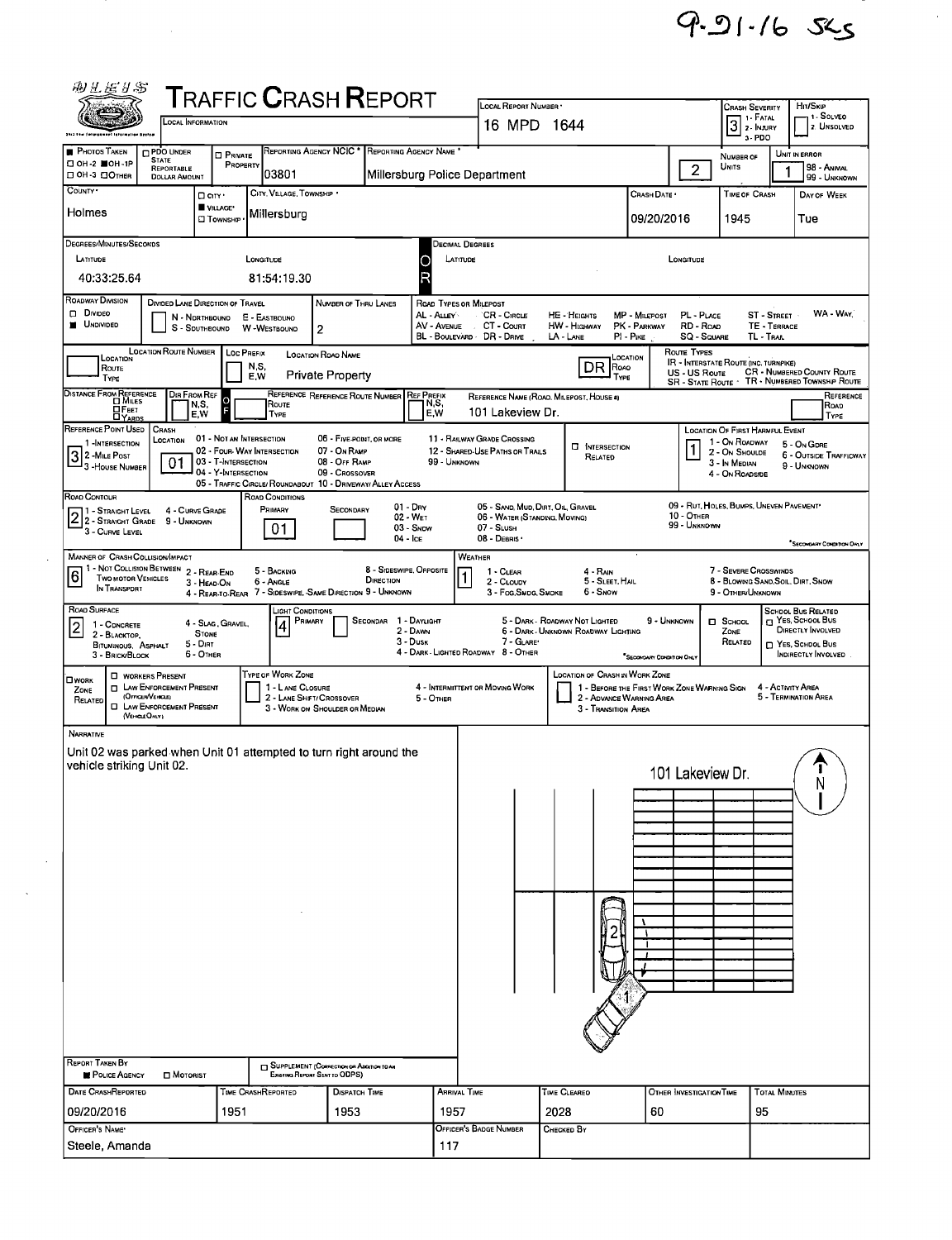| Unit                                                                                                                                    |                                                                                                                                                        |                                                                                    |                                                                                                 |                                                       |                                                                                                                        |
|-----------------------------------------------------------------------------------------------------------------------------------------|--------------------------------------------------------------------------------------------------------------------------------------------------------|------------------------------------------------------------------------------------|-------------------------------------------------------------------------------------------------|-------------------------------------------------------|------------------------------------------------------------------------------------------------------------------------|
|                                                                                                                                         |                                                                                                                                                        |                                                                                    | <b>LOCAL REPORT NUMBER</b>                                                                      |                                                       |                                                                                                                        |
|                                                                                                                                         |                                                                                                                                                        | OWNER PHONE NUMBER                                                                 | 16 MPD 1644                                                                                     |                                                       | <b>DAMAGE AREA</b>                                                                                                     |
| OWNER NAME: LAST, FIRST, MIDDLE ( C SAME AS DRIVER )<br><b>UNIT NUMBER</b><br>Miller Stone, ,                                           |                                                                                                                                                        | 330-231-5484                                                                       |                                                                                                 | <b>DAMAGE SCALE</b><br>1                              | FRONT                                                                                                                  |
| OWNER ADDRESS: CITY, STATE, ZIP<br>□SAME AS DRIVER)                                                                                     |                                                                                                                                                        |                                                                                    |                                                                                                 | 1 - None                                              | п                                                                                                                      |
| 4503 Twp. Rd. 606, Fredericksburg, OH, 44627                                                                                            |                                                                                                                                                        |                                                                                    |                                                                                                 |                                                       | ο                                                                                                                      |
| LP STATE LICENSE PLATE NUMBER                                                                                                           | <b>VEHICLE IDENTIFICATION NUMBER</b>                                                                                                                   |                                                                                    | # OCCUPANTS                                                                                     | 2 - MINOR                                             |                                                                                                                        |
| OН<br>PJL5417                                                                                                                           | 1FTWW31R18ED47326                                                                                                                                      |                                                                                    | 2.                                                                                              | 3 - FUNCTIONAL                                        | о<br>□                                                                                                                 |
| <b>VEHICLE YEAR</b><br><b>VEHICLE MAKE</b><br>2008<br>Ford                                                                              | VEHICLE MODEL<br>F350 Series                                                                                                                           | VEHICLE COLOR<br>RED                                                               |                                                                                                 | 4 - DISABLING                                         |                                                                                                                        |
| <b>INSURANCE COMPANY</b><br>Proof of<br><b>NSURANCE</b>                                                                                 | POLICY NUMBER                                                                                                                                          | Towed By                                                                           |                                                                                                 | 9 - UNKNOWN                                           | □<br>D                                                                                                                 |
| Trov Miller Agencv<br>SHOWN                                                                                                             | 00P642547                                                                                                                                              |                                                                                    |                                                                                                 |                                                       | RFAI                                                                                                                   |
| CARRIER NAME, ADORESS, CITY, STATE, ZIP                                                                                                 |                                                                                                                                                        |                                                                                    |                                                                                                 |                                                       | <b>CARRIER PHONE</b>                                                                                                   |
| US DOT<br>VEHICLE WEIGHT GVWR/GCWR                                                                                                      | CARGO BODY TYPE<br>01 - No CARGO BOOY TYPE/NOT APPLICABL 09 - POLE                                                                                     |                                                                                    | <b>TRAFFICWAY DESCRIPTION</b><br>1 - Two Way, Not Divided                                       |                                                       |                                                                                                                        |
| 1 - LESS THAN OR EQUAL TO 10K LBS<br>2 - 10,001 to 26,000k Las<br>HM PLACARD ID NO.<br>3 - MORE THAN 26,000K LBS.                       | 01<br>02 - Bus/Van (9-15 Seats, Inc Driver)<br>03 - Bus (16+ Seats, Inc Driver)                                                                        | 10 - Cargo Tank<br>11 - FLAT BED                                                   |                                                                                                 |                                                       | 2 - Two-WAY, NOT DIVIDED, CONTINUOUS LEFT TURN LANE<br>3 - Two-WAY, DIVIDED, UNPROTECTEO(PAINTED OR GRASS >4FT.) MEDIA |
|                                                                                                                                         | 04 - VEHICLE TOWING ANOTHER VEHICLE<br>05 - Logging<br>06 - INTERMOOAL CONTAINER CHASIS                                                                | <b>12 - DUMP</b><br>13 - CONCRETE MIXER                                            | 5 - ONE-WAY TRAFFICWAY                                                                          | 4 - Two WAY, DIVIDED, POSITIVE MEDIAN BARRIER         |                                                                                                                        |
| HAZARDOUS MATERIAL<br>HM CLASS<br>$\Box$ Related<br><b>NUMBER</b>                                                                       | 07 - CAROO VAN ENCLOSED BOX<br>08 - GRAIN, CHIPS, GRAVEL                                                                                               | 14 - AUTO TRANSPORTER<br>15 - GARBAGE / REFUSE<br>99 - OTHER/LINKNOWN              | <b>D</b> HIT / SKIP UNIT                                                                        |                                                       |                                                                                                                        |
| NON-MOTORIST LOCATION PRIOR TO IMPACT<br>Type or Use                                                                                    | UNIT TYPE                                                                                                                                              |                                                                                    |                                                                                                 |                                                       |                                                                                                                        |
| 01 - INTERSECTION - MARKED CROSSWAL<br>$\overline{c}$<br>02 - INTERSECTION - NO CROSSWALK                                               | PASSENGER VEHICLES (LESS THAN 9 PASSENGERS MEDIMEAVY TRUCKS OR COMBO UNITS > 10K LBS BUS/VAWLIMO(9 OR MORE INCLUDING DRIVER)<br>07<br>01 - Sua COMPACT |                                                                                    |                                                                                                 |                                                       | 13 - SINGLE UNIT TRUCK OR VAN 2AXLE, 6 TIRES 21 - BUS/VAN (9-15 SEATS, INC DRIVER)                                     |
| 03 - INTERSECTION OTHER<br>1 - PERSONAL<br>04 - MIDBLOCK - MARKED CROSSWALK<br>2 - COMMERCIAL                                           | 02 - COMPACT<br>99 - UNKNOWN 03 - MID SIZE                                                                                                             |                                                                                    | 14 - SINGLE UNIT TRUCK: 3+ AXLES<br>15 - SINGLE UNIT TRUCK / TRAILER                            | Non-Motorist                                          | 22 - BUS (16+ SEATS, INC DRIVER)                                                                                       |
| 05 - TRAVEL LANE - OTHER LOCATION<br>06 - BICYCLE LANE<br>3 - GOVERNMENT<br>07 - SHOULDER/ROADSIDE                                      | OR HIT/SKIP<br>04 - Full Size<br>05 - Minivan                                                                                                          | 17 - TRACTOR/SEMI-TRAILER                                                          | 16 - TRUCK/TRACTOR (BOBTAIL)                                                                    |                                                       | 23 - ANIMAL WITH RIDER<br>24 - ANIMAL WITH BUGGY, WAGON, SURREY                                                        |
| 08 - SIDEWALK<br>09 - MEOIAN/CROSSING ISLAND                                                                                            | 06 - SPORT UTILITY VEHICLE<br>07 - Pickup<br>08 - VAN                                                                                                  | 18 - TRACTOR/DOUBLE<br>19 - TRACTOR/TRIPLES                                        |                                                                                                 |                                                       | 25 - BICYCLE/PEDACYCLIST<br>26 - PEDESTRIAN/SKATER                                                                     |
| IN EMERGENCY<br>10 - DRIVE WAY ACCESS<br>RESPONSE<br>11 - SHARED-USE PATH OR TRAIL                                                      | 09 - MOTORCYCLE<br>10 - MOTORIZEO BICYCLE                                                                                                              |                                                                                    | 20 - OTHER MED/HEAVY VEHICLE                                                                    |                                                       | 27 - OTHER NON-MOTORIST                                                                                                |
| 12 - NON-TRAFFICWAY AREA<br>99 - OTHER/UNKNOWN                                                                                          | 11 - SNOWMOBILE/ATV<br>12 - OTHER PASSENGER VEHICLE                                                                                                    |                                                                                    | <b>HAS HM PLACARD</b>                                                                           |                                                       |                                                                                                                        |
| <b>SPECIAL FUNCTIONO1 - NONE</b><br>09 - AMBULANCE<br>$02 - T_A x_1$<br>$10 -$ Fine                                                     | 17 - FARM VEHICLE<br><b>MOST DAMAGED AREA</b><br>18 - FARM EQUIPMENT                                                                                   | 01 - None                                                                          | 08 - LEFT SIDE                                                                                  | 99 - UNKNOWN                                          | ACTION<br>1 1 - Non- CONTACT                                                                                           |
| 01.<br>03 - RENTAL TRUCK (OVER 10KLBS)<br>11 - Highway/Maintenance<br>04 - Bus - SCHOOL (PUBLIC OR PRIVATE) 12 - MILITARY               | 19 - Мотовноме<br>01<br>20 - GOLF CART                                                                                                                 | 02 - CENTER FRONT<br>03 - Right Front                                              | 09 - LEFT FRONT<br>10 - TOP AND WINDOWS                                                         |                                                       | <u>3</u><br>2 - Non-Collision<br>3 - STRIKING                                                                          |
| 05 - Bus - Transit<br>13 - Pouce<br>06 - Bus - Charter<br>14 - Pusuc UTILITY                                                            | <b>21 - TRAIN</b><br>22 - OTHER (EXPLANTIN NARRATIVE)<br>05                                                                                            | IMPACT ARE 04 - RIGHT SIDE<br>05 - Right Rear                                      | 11 - UNDERCARRIAGE<br>12 - LOAD/TRAILER                                                         |                                                       | 4 - STRUCK<br>5 - STRIKING/STRUCK                                                                                      |
| 07 - Bus - SHUTTLE<br>15 - OTHER GOVERNMENT<br>08 - Bus - OTHER<br>16 - CONSTRUCTION EOIP.                                              |                                                                                                                                                        | 06 - REAR CENTER<br>07 - LEFT REAR                                                 | 13 - TOTAL (ALL AREAS)<br>14 - Отнев                                                            |                                                       | 9 - UNKNOWN                                                                                                            |
| PRE-CRASH ACTIONS<br><b>MOTORIST</b>                                                                                                    |                                                                                                                                                        | Non-Motorist                                                                       |                                                                                                 |                                                       |                                                                                                                        |
| 05<br>01 - STRAIGHT AHEAD<br>07 - MAKING U-TURN<br>02 - BACKING                                                                         | 13 - Negotiating a Curve<br>08 - ENTERING TRAFFIC LANE<br>14 - OTHER MOTORIST ACTIO                                                                    |                                                                                    | 15 - ENTERING OR CROSSING SPECIFIED LOCATID<br>16 - WALKING, RUNNING, JOGGING, PLAYING, CYCLING |                                                       | 21 - OTHER NON-MOTORIST ACTION                                                                                         |
| 03 - CHANGING LANES<br>09 - LEAVING TRAFFIC LANE<br>99 - UNKNOWN<br>04 - OVERTAKING/PASSING<br>10 - PARKEO                              |                                                                                                                                                        | 17 - Working<br>18 - PUSHING VEHICLE                                               |                                                                                                 |                                                       |                                                                                                                        |
| 05 - MAKING RIGHT TURN<br>06 - MAKING LEFT TURN<br>12 - DRIVERLESS                                                                      | 11 - SLOWING OR STOPPED IN TRAFFIC                                                                                                                     | 19 - APPRDACHING OR LEAVING VEHICLE<br>20 - Standing                               |                                                                                                 |                                                       |                                                                                                                        |
| <b>CONTRIBUTING CIRCUMSTANCE</b>                                                                                                        |                                                                                                                                                        |                                                                                    |                                                                                                 | <b>VEHICLE DEFECTS</b>                                |                                                                                                                        |
| Primary<br>MOTORIST<br>$01 - None$<br>07<br>02 - FAILURE TO YIELD                                                                       | Non-Motorist<br>11 - IMPROPER BACKING<br><b>22 - NONE</b><br>12 - IMPROPER START FROM PARKED POSITION                                                  | 23 - IMPROPER CROSSING                                                             |                                                                                                 |                                                       | 01 - TURN SIGNALS<br>02 - HEAD LAMPS<br>03 - TAIL LAMPS                                                                |
| 03 - RAN RED LIGHT<br>04 - RAN STOP SIGN                                                                                                | 13 - STOPPEO OR PARKED ILLEGALLY<br>24 - DARTING<br>14 - OPERATING VEHICLE IN NEGLIGENT MANNER                                                         | 25 - LYING ANO/OR ILLEGALLY IN ROADWAY                                             |                                                                                                 |                                                       | 04 - BRAKES<br>05 - STEERING                                                                                           |
| 05 - Exceeded Speed LIMIT<br><b>SECONDARY</b><br>06 - UNSAFE SPEED                                                                      | 15 - Swering to Avoid (Due to External Conditions)<br>16 - Wrong Side/Wrong Way                                                                        | 26 - FALURE TO YIELD RIGHT OF WAY<br>27 - NOT VISIBLE (DARK CLOTHING)              |                                                                                                 |                                                       | 06 - TIRE BLOWOUT<br>07 - WORN OR SLICK TIRES                                                                          |
| 07 - IMPROPER TURN<br>08 - LEFT OF CENTER<br>09 - Followed Too Closely/ACDA                                                             | 17 - FALURE TO CONTROL<br>28 - Inattentive<br>18 - VISION OBSTRUCTION                                                                                  | 29 - FAILURE TO OBEY TRAFFIC SIGNS                                                 |                                                                                                 |                                                       | 08 - TRAILER EQUIPMENT DEFECTIVE<br>09 - MOTOR TROUBLE                                                                 |
| 99 - Unknown<br>10 - IMPROPER LANE CHANGE<br>/PASSING/OFF ROAD                                                                          | 19 - OPERATING DEFECTIVE EQUIPMENT<br>20 - LOAD SHIFTING/FALLING/SPILLING<br>21 - OTHER IMPROPER ACTION                                                | /SIGNALS/OFFICER<br>30 - WRONG SIDE OF THE ROAD<br>31 - OTHER NON-MOTORIST ACTION  |                                                                                                 |                                                       | 10 - DISABLEO FROM PRIOR ACCIDENT<br>11 - OTHER DEFECTS                                                                |
| <b>SEQUENCE OF EVENTS</b>                                                                                                               | <b>NON-COLLISION EVENTS</b>                                                                                                                            |                                                                                    |                                                                                                 |                                                       |                                                                                                                        |
| 5<br>6<br>21                                                                                                                            | 01 - OVERTURN/ROLLOVER<br>02 - FIRE/EXPLOSION                                                                                                          | 06 - EQUIPMENT FAILURE<br>(BLOWN TIRE, BRAKE FAILURE, ETC)                         |                                                                                                 | 10 - CROSS MEDIAN<br>11 - CROSS CENTER LINE           |                                                                                                                        |
| FIRST<br>Most<br>$\mathbf 1$<br>99 - UNKNOWN<br><b>HARMFUL</b><br>Harmful                                                               | 03 - IMMERSION<br>04 - JACKKNIFE                                                                                                                       | 07 - SEPARATION OF UNITS<br>08 - RAN OFF ROAD RIGHT                                |                                                                                                 | OPPOSITE DIRECTION OF TRAVEL<br>12 - DOWNHILL RUNAWAY |                                                                                                                        |
| EVENT<br>EVENT                                                                                                                          | 05 - CARGO/EQUIPMENT LOSS OR SHIFT 09 - RAN OFF ROAD LEFT<br>COLLISION WITH EIXED, OBJECT                                                              |                                                                                    |                                                                                                 | 13 - OTHER NON-COLLISION                              |                                                                                                                        |
| COLLISION WITH PERSON, VEHICLE OR OBJECT NOT FIXED<br>14 - PEDESTRIAN<br>21 - PARKED MOTOR VEHICLE                                      | 25 - IMPACT ATTENUATOR/CRASH CUSHION33 - MEDIAN CABLE BARRIER<br>26 - BRIDGE OVERHEAO STRUCTURE                                                        | 34 - MEDIAN GUARDRAIL BARRIER                                                      |                                                                                                 | 41 - OTHER POST, POLE<br>OR SUPPORT                   | 48 TREE<br>49 - FIRE HYDRANT                                                                                           |
| 15 PEDALCYCLE<br>22 - WORK ZONE MAINTENANCE EQUIPMENT<br>16 - RAILWAY VEHICLE (TRAIN, ENGINE)<br>23 - STRUCK BY FALLING, SHIFTING CARGD | 27 - BRIDGE PIER OR ABUTMENT<br>28 - BRIDGE PARAPET                                                                                                    | 35 - MEDIAN CONCRETE BARRIER<br>36 - MEDIAN OTHER BARRIER                          | 42 - CULVERT<br>43 - Cura                                                                       |                                                       | 50 - WORK ZONE MAINTENANCE<br>EQUIPMENT                                                                                |
| 17 - Animal - Farm<br>OR ANYTHING SET IN MOTION BY A<br>18 - Animal - Deer<br>MOTOR VEHICLE<br>19 - ANIMAL -OTHER                       | 29 - BRIDGE RAIL<br>30 - GUARDRAIL FACE<br>31 - GUARDRAILEND                                                                                           | 37 - TRAFFIC SIGN POST<br>38 - Overhead Sign Post<br>39 - LIGHT/LUMINARIES SUPPORT | 44 - Опсн<br>46 - FENCE                                                                         | 45 - EMBANKMENT                                       | 51 - WALL, BULONG, TUNNEL<br>52 - Отнея Fixed Object                                                                   |
| 24 - Отнея Моуавье Овлест<br>20 - MOTOR VEHICLE IN TRANSPORT                                                                            | 32 - PORTABLE BARRIER                                                                                                                                  | 40 - UTILITY POLE                                                                  | 47 - MAILBOX                                                                                    |                                                       |                                                                                                                        |
| Unit Speed<br>POSTED SPEED<br>TRAFFIC CONTRDL<br>01 - No CONTROLS                                                                       | 07 - RAILROAD CROSSBUCKS<br>13 - CROSSWALK LINES                                                                                                       | FROM                                                                               | UNIT DIRECTION                                                                                  | 1 - North                                             | 5 - NORTHEAST<br>9 - UNKNOWN                                                                                           |
| 5<br>01<br>02 - S TOP SIGN<br>03 - YIELD SIGN                                                                                           | 08 - RAILROAD FLASHERS<br>14 - W ALK/DON'T WALK<br>09 - RAILROAD GATES<br>15 - О тнея                                                                  |                                                                                    | То<br>4                                                                                         | 2 - South<br>$3 - EAST$<br>4 - WEST                   | 6 - NORTHWEST<br>7 - SOUTHEAST<br>8 - Southwest                                                                        |
| 04 - TRAFFIC SIGNAL<br><b>STATED</b><br>05 TRAFFIC FLASHERS<br><b>ESTIMATED</b>                                                         | 10 - COSTRUCTION BARRICADE<br>16 - Not Reported<br>11 - PERSON (FLAGGER, OFFICER                                                                       |                                                                                    |                                                                                                 |                                                       |                                                                                                                        |
| 06 - School Zone                                                                                                                        | 12 - PAVEMENT MARKINGS                                                                                                                                 |                                                                                    |                                                                                                 |                                                       |                                                                                                                        |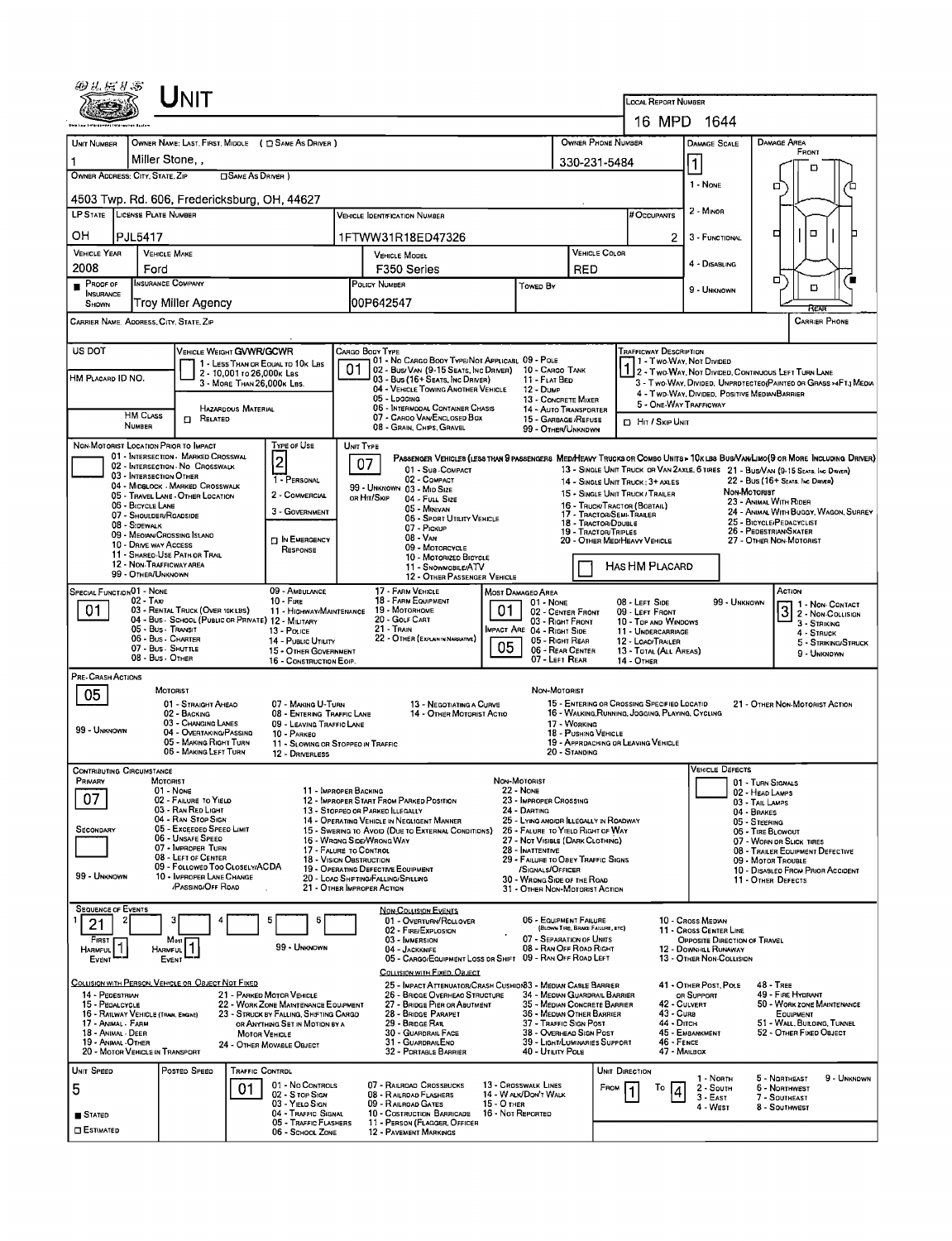| 四丛标》55                                                     |                                         | UNIT                                                                     |                            |                                                                                |           |                                                                                                                                      |                                                                                                                   |                                                                                          |                                      |                      |                                                                                                 |                                                                                                      |                              |                                                                                                                         |                     |  |
|------------------------------------------------------------|-----------------------------------------|--------------------------------------------------------------------------|----------------------------|--------------------------------------------------------------------------------|-----------|--------------------------------------------------------------------------------------------------------------------------------------|-------------------------------------------------------------------------------------------------------------------|------------------------------------------------------------------------------------------|--------------------------------------|----------------------|-------------------------------------------------------------------------------------------------|------------------------------------------------------------------------------------------------------|------------------------------|-------------------------------------------------------------------------------------------------------------------------|---------------------|--|
|                                                            |                                         |                                                                          |                            |                                                                                |           |                                                                                                                                      |                                                                                                                   |                                                                                          |                                      |                      | LOCAL REPORT NUMBER                                                                             |                                                                                                      |                              |                                                                                                                         |                     |  |
|                                                            |                                         |                                                                          |                            | OWNER NAME: LAST, FIRST, MIDDLE ( C) SAME AS DRIVER )                          |           |                                                                                                                                      |                                                                                                                   |                                                                                          | OWNER PHONE NUMBER                   |                      | 16 MPD 1644                                                                                     |                                                                                                      |                              | <b>DAMAGE AREA</b>                                                                                                      |                     |  |
| UNIT NUMBER<br>2                                           |                                         | Larimore, Luke, L                                                        |                            |                                                                                |           |                                                                                                                                      |                                                                                                                   |                                                                                          | 330-317-1161                         |                      |                                                                                                 | DAMAGE SCALE                                                                                         |                              | FRONT                                                                                                                   |                     |  |
| OWNER ADDRESS: CITY, STATE, ZIP                            |                                         |                                                                          | <b>CISAME AS DRIVER</b> )  |                                                                                |           |                                                                                                                                      |                                                                                                                   |                                                                                          |                                      |                      |                                                                                                 | 2<br>1 - NONE                                                                                        |                              |                                                                                                                         |                     |  |
|                                                            |                                         | 13961 SR 39, Lakeville, OH, 44638                                        |                            |                                                                                |           |                                                                                                                                      |                                                                                                                   |                                                                                          |                                      |                      |                                                                                                 |                                                                                                      |                              |                                                                                                                         |                     |  |
| LP STATE LICENSE PLATE NUMBER                              |                                         |                                                                          |                            |                                                                                |           | <b>VEHICLE IDENTIFICATION NUMBER</b>                                                                                                 |                                                                                                                   |                                                                                          |                                      |                      | # Occupants                                                                                     | 2 - MINOR                                                                                            |                              |                                                                                                                         |                     |  |
| OН                                                         | GBZ9731                                 |                                                                          |                            |                                                                                |           | 1YVHP80C155M56195                                                                                                                    |                                                                                                                   |                                                                                          |                                      |                      | 2                                                                                               | 3 - FUNCTIONAL                                                                                       |                              | o<br>α                                                                                                                  |                     |  |
| VEHICLE YEAR                                               |                                         | <b>VEHICLE MAKE</b>                                                      |                            |                                                                                |           | <b>VEHICLE MODEL</b>                                                                                                                 |                                                                                                                   |                                                                                          |                                      | <b>VEHICLE COLOR</b> |                                                                                                 | 4 - DISABLING                                                                                        |                              |                                                                                                                         |                     |  |
| 2005<br>Proof of                                           | Mazda                                   | INSURANCE COMPANY                                                        |                            |                                                                                |           | Mazda 6<br>POLICY NUMBER                                                                                                             |                                                                                                                   | Toweo By                                                                                 | GRY                                  |                      |                                                                                                 |                                                                                                      |                              | σ<br>а                                                                                                                  | ้อ                  |  |
| INSURANCE<br>SHOWN                                         | Nationwide                              |                                                                          |                            |                                                                                |           | 10480360                                                                                                                             |                                                                                                                   |                                                                                          |                                      |                      |                                                                                                 | 9 - Unknown                                                                                          |                              | Rear                                                                                                                    |                     |  |
| CARRIER NAME, ADDRESS, CITY, STATE, ZIP                    |                                         |                                                                          |                            |                                                                                |           |                                                                                                                                      |                                                                                                                   |                                                                                          |                                      |                      |                                                                                                 |                                                                                                      | <b>CARRIER PHONE</b>         |                                                                                                                         |                     |  |
| US DOT                                                     |                                         | VEHICLE WEIGHT GVWR/GCWR                                                 |                            |                                                                                |           | CARGO BODY TYPE<br>01 - No CARGO BODY TYPE/NOT APPLICABL 09 - POLE                                                                   |                                                                                                                   |                                                                                          |                                      |                      | TRAFFICWAY DESCRIPTION                                                                          |                                                                                                      |                              |                                                                                                                         |                     |  |
| HM Placard ID NO.                                          |                                         |                                                                          | 2 - 10,001 to 26,000x Las  | 1 - LESS THAN OR EQUAL TO 10K LBS                                              | 01        | 02 - Busi Van (9-15 Seats, Inc Driver)<br>03 - Bus (16+ Seats, Inc DRIVER)                                                           |                                                                                                                   | 10 - CARGO TANK<br>11 - FLAT BEO                                                         |                                      |                      | 1 - Two Way, Not Divideo                                                                        |                                                                                                      |                              | 1 2 - T WO-WAY, NOT DIVIDEO, CONTINUOUS LEFT TURN LANE                                                                  |                     |  |
|                                                            |                                         |                                                                          | 3 - MORE THAN 26.000K LBS. |                                                                                |           | 04 - VEHICLE TOWING ANOTHER VEHICLE<br>05 - Logging                                                                                  |                                                                                                                   | 12 - Dump<br>13 - CONCRETE MIXER                                                         |                                      |                      |                                                                                                 |                                                                                                      |                              | 3 - Two-Way, Divideo, UNPROTECTED(PAINTED OR GRASS *4FT.) MEOIA<br>4 - Two-Way, Divideo, Positive Median Barrier        |                     |  |
|                                                            | <b>HM CLASS</b>                         | RELATEO<br>o                                                             | HAZARDOUS MATERIAL         |                                                                                |           |                                                                                                                                      | 06 - INTERMOOAL CONTAINER CHASIS<br>14 - Auto Transporter<br>07 - CARGO VAN/ENCLOSEO BOX<br>15 - GARBAGE / REFUSE |                                                                                          |                                      |                      | <b>D</b> Hit / Skip Unit                                                                        | 5 - ONE-WAY TRAFFICWAY                                                                               |                              |                                                                                                                         |                     |  |
|                                                            | NUMBER                                  |                                                                          |                            | TYPE OF USE                                                                    |           | 08 - GRAIN, CHIPS, GRAVEL                                                                                                            |                                                                                                                   | 99 - OTHER/UNKNOWN                                                                       |                                      |                      |                                                                                                 |                                                                                                      |                              |                                                                                                                         |                     |  |
| NON-MOTORIST LOCATION PRIOR TO IMPACT                      |                                         | 01 - INTERSECTION - MARKED CROSSWAL<br>02 - INTERSECTION - NO CROSSWALK  |                            | 1                                                                              | UNIT TYPE | PASSENGER VEHICLES (LESS THAN 9 PASSENGERS MEDITIEAVY TRUCKS OR COMBO UNITS > 10K LBS BUS/VAM/LIMO(9 OR MORE INCLUDING DRIVER)<br>03 |                                                                                                                   |                                                                                          |                                      |                      |                                                                                                 |                                                                                                      |                              |                                                                                                                         |                     |  |
|                                                            | 03 - INTERSECTION OTHER                 | 04 - MIDBLOCK - MARKEO CROSSWALK                                         |                            | 1 - PERSONAL                                                                   |           | 01 - Sus-Compact<br>02 - COMPACT                                                                                                     |                                                                                                                   |                                                                                          |                                      |                      | 14 - SINGLE UNIT TRUCK: 3+ AXLES                                                                |                                                                                                      |                              | 13 - SINGLE UNIT TRUCK OR VAN 2AXLE, 6 TIRES 21 - BUS/VAN (9-15 SEATS, INC DRIVER)<br>22 - Bus (16+ Seats, Inc. Driver) |                     |  |
|                                                            | 06 - BICYCLE LANE                       | 05 - TRAVEL LANE - OTHER LOCATION                                        |                            | 2 - COMMERCIAL                                                                 |           | 99 - UNKNOWN 03 - Mrd Size<br>ов Ніт/Sкір<br>04 - FULL SIZE<br>05 - MINIVAN                                                          |                                                                                                                   |                                                                                          |                                      |                      | 15 - SINGLE UNIT TRUCK / TRAILER<br>16 - TRUCK/TRACTOR (BOBTAIL)                                |                                                                                                      | NON-MOTORIST                 | 23 - ANIMAL WITH RIDER                                                                                                  |                     |  |
|                                                            | 07 - SHOULDER/ROADSIDE<br>08 - Sidewalk |                                                                          |                            | 3 - Government                                                                 |           | 06 - SPORT UTILITY VEHICLE<br>07 - Proxue                                                                                            |                                                                                                                   |                                                                                          | 18 - TRACTOR/DOUBLE                  |                      | 17 - TRACTOR/SEMI-TRAILER                                                                       |                                                                                                      |                              | 24 - ANIMAL WITH BUGGY, WAGON, SURREY<br>25 - BICYCLE/PEDACYCLIST                                                       |                     |  |
|                                                            | 10 - DRIVE WAY ACCESS                   | 09 - MEDIAN/CROSSING ISLAND                                              |                            | <b>THE EMERGENCY</b><br>RESPONSE                                               |           | 08 - Van<br>09 - MOTORCYCLE                                                                                                          |                                                                                                                   |                                                                                          | 19 - TRACTOR/TRIPLES                 |                      | 20 - OTHER MEDIHEAVY VEHICLE                                                                    |                                                                                                      |                              | 26 - PEDESTRIAN/SKATER<br>27 - OTHER NON-MOTORIST                                                                       |                     |  |
|                                                            | 99 - OTHER/UNKNOWN                      | 11 - SHARED USE PATH OR TRAIL<br>12 - NON-TRAFFICWAY AREA                |                            |                                                                                |           | 10 - MOTORIZEO BICYCLE<br>11 - SNOWMORLE/ATV                                                                                         |                                                                                                                   |                                                                                          |                                      |                      | HAS HM PLACARD                                                                                  |                                                                                                      |                              |                                                                                                                         |                     |  |
| SPECIAL FUNCTION 01 - NONE                                 |                                         |                                                                          |                            | 09 - AMBULANCE                                                                 |           | 12 - OTHER PASSENGER VEHICLE<br>17 - FARM VEHICLE                                                                                    |                                                                                                                   | MOST DAMAGEO AREA                                                                        |                                      |                      |                                                                                                 |                                                                                                      |                              | ACTION                                                                                                                  |                     |  |
| 01                                                         | $02 - TAXI$                             | 03 - RENTAL TRUCK (OVER 10KLBS)                                          |                            | $10 - F_{IRE}$<br>11 - HIGHWAY/MAINTENANCE                                     |           | 18 - FARM EQUIPMENT<br>19 - Мотокноме                                                                                                | 02                                                                                                                | $01 - None$<br>02 - CENTER FRONT                                                         |                                      |                      | 08 - LEFT SIDE<br>09 - LEFT FRONT                                                               |                                                                                                      | 99 - UNKNOWN                 | 1 - Non Contact<br>2 - NON-COLLISION                                                                                    |                     |  |
|                                                            | 05 - Bus / Transit                      | 04 - Bus - SCHOOL (PUBLIC OR PRIVATE) 12 - MILITARY                      |                            | 13 - Pouce                                                                     |           | 20 - GOLF CART<br>$21 -$ Train                                                                                                       |                                                                                                                   | 03 - RIGHT FRONT<br>MPACT ARE 04 - RIGHT SIDE                                            |                                      |                      | 10 - TOP AND WINDOWS<br>11 - UNDERCARRIAGE                                                      |                                                                                                      |                              | $3 -$ STRIKING<br>$4 -$ STRUCK                                                                                          |                     |  |
|                                                            | 08 - Bus - OTHER                        | 06 - Bus - CHARTER<br>07 - Bus - SHUTTLE                                 |                            | 14 - PUBLIC UTILITY<br>15 - OTHER GOVERNMENT                                   |           | 22 - OTHER (EXPLAN IN NARRATIVE)                                                                                                     | 09                                                                                                                | 05 - RIGHT REAR<br>06 - REAR CENTER<br>07 - LEFT REAR                                    |                                      |                      | 12 - LOAO/TRALER<br>13 - TOTAL (ALL AREAS)                                                      |                                                                                                      |                              | 9 - Unknown                                                                                                             | 5 - STRIKING/STRUCK |  |
| PRE-CRASH ACTIONS                                          |                                         |                                                                          |                            | 16 - CONSTRUCTION EQIP.                                                        |           |                                                                                                                                      |                                                                                                                   |                                                                                          |                                      |                      | 14 - Отнев                                                                                      |                                                                                                      |                              |                                                                                                                         |                     |  |
| 10                                                         |                                         | MOTORIST                                                                 |                            |                                                                                |           |                                                                                                                                      |                                                                                                                   | NON-MOTORIST                                                                             |                                      |                      |                                                                                                 |                                                                                                      |                              |                                                                                                                         |                     |  |
|                                                            |                                         | 01 - STRAIGHT AHEAD<br>02 - BACKING                                      |                            | 07 - MAKING U-TURN<br>08 - ENTERING TRAFFIC LANE                               |           | 13 - NEGOTIATING A CURVE<br>14 - OTHER MOTORIST ACTIO                                                                                |                                                                                                                   |                                                                                          |                                      |                      | 15 - ENTERING OR CROSSING SPECIFIED LOCATIO<br>16 - WALKING, RUNNING, JOGGING, PLAYING, CYCLING |                                                                                                      |                              | 21 - OTHER NON-MOTORIST ACTION                                                                                          |                     |  |
| 99 - UNKNOWN                                               |                                         | 03 - CHANGING LANES<br>04 - OVERTAKING/PASSING<br>05 - MAKING RIGHT TURN |                            | 09 - LEAVING TRAFFIC LANE<br>10 - PARKED<br>11 - SLOWING OR STOPPED IN TRAFFIC |           |                                                                                                                                      |                                                                                                                   |                                                                                          | 17 - WORKING<br>18 - PUSHING VEHICLE |                      | 19 - APPROACHING OR LEAVING VEHICLE                                                             |                                                                                                      |                              |                                                                                                                         |                     |  |
|                                                            |                                         | 06 - MAKING LEFT TURN                                                    |                            | 12 - DRIVERLESS                                                                |           |                                                                                                                                      |                                                                                                                   |                                                                                          | 20 - Standing                        |                      |                                                                                                 |                                                                                                      |                              |                                                                                                                         |                     |  |
| <b>CONTRIBUTING CIRCUMSTANCE</b><br>PRAARY                 |                                         | <b>MOTORIST</b>                                                          |                            |                                                                                |           |                                                                                                                                      | Non-Motorist                                                                                                      |                                                                                          |                                      |                      |                                                                                                 |                                                                                                      | <b>VEHICLE DEFECTS</b>       | 01 - TURN SIGNALS                                                                                                       |                     |  |
| 01                                                         |                                         | 01 - NONE<br>02 - FAILURE TO YIELD                                       |                            | 11 - IMPROPER BACKING                                                          |           | 12 - IMPROPER START FROM PARKED POSITION                                                                                             |                                                                                                                   | 22 - Nove<br>23 - IMPROPER CRDSSING                                                      |                                      |                      |                                                                                                 |                                                                                                      |                              | 02 - HEAD LAMPS<br>03 - TAIL LAMPS                                                                                      |                     |  |
|                                                            |                                         | 03 - RAN RED LIGHT<br>04 - RAN STOP SIGN<br>05 - Exceeped Speed Limit    |                            |                                                                                |           | 13 - Stopped or PARKED LLEGALLY<br>14 - OPERATING VEHICLE IN NEGLIGENT MANNER                                                        |                                                                                                                   | 24 - DARTING<br>25 - LYING ANDJOR LLEGALLY IN ROADWAY                                    |                                      |                      |                                                                                                 |                                                                                                      | 04 - BRAKES<br>05 - STEERING |                                                                                                                         |                     |  |
| SECONDARY                                                  |                                         | 06 - UNSAFE SPEED<br>07 - IMPROPER TURN                                  |                            | 17 - FALURE TO CONTROL                                                         |           | 15 - Swering to Avoid (Due to External Conditions)<br>16 - WRONG SIDE/WRONG WAY                                                      |                                                                                                                   | 26 - FALURE TO YIELD RIGHT OF WAY<br>27 - NOT VISBLE (DARK CLOTHING)<br>28 - INATTENTIVE |                                      |                      |                                                                                                 |                                                                                                      |                              | 06 - TIRE BLOWOUT<br>07 - WORN OR SLICK TIRES<br>08 - TRALER EQUIPMENT DEFECTIVE                                        |                     |  |
|                                                            |                                         | 08 - LEFT OF CENTER<br>09 - FOLLOWED TOO CLOSELY/ACDA                    |                            | 18 - Vision Obstruction                                                        |           | 19 - OPERATING DEFECTIVE EQUIPMENT                                                                                                   |                                                                                                                   | 29 - FAILURE TO OBEY TRAFFIC SIGNS<br>/SIGNALS/OFFICER                                   |                                      |                      |                                                                                                 |                                                                                                      |                              | 09 - MOTOR TROUBLE<br>10 - DISABLED FROM PRIOR ACCIDENT                                                                 |                     |  |
| 99 - UNKNOWN                                               |                                         | 10 - IMPROPER LANF CHANGE<br><b>PASSING/OFF ROAD</b>                     |                            |                                                                                |           | 20 - LOAD SHETING/FALLING/SPILLING<br>21 - OTHER IMPROPER ACTION                                                                     |                                                                                                                   | 30 - WRONG SIDE OF THE ROAD<br>31 - OTHER NON-MOTORIST ACTION                            |                                      |                      |                                                                                                 |                                                                                                      |                              | 11 - OTHER DEFECTS                                                                                                      |                     |  |
| <b>SEQUENCE OF EVENTS</b>                                  |                                         |                                                                          |                            |                                                                                |           | <b>NON-COLLISION EVENTS</b>                                                                                                          |                                                                                                                   |                                                                                          |                                      |                      |                                                                                                 |                                                                                                      |                              |                                                                                                                         |                     |  |
| 20                                                         |                                         |                                                                          |                            | 6                                                                              |           | 01 - Overturn/Rollover<br>02 - FIRE/EXPLOSION                                                                                        |                                                                                                                   | 06 - EQUIPMENT FAILURE                                                                   | (BLOWN TIRE, BRAKE FAILURE, ETC)     |                      |                                                                                                 | 10 - Cross Median<br>11 - CROSS CENTER LIKE                                                          |                              |                                                                                                                         |                     |  |
| Finst<br>HARMFUL                                           |                                         | Most<br><b>HARNFUL</b>                                                   |                            | 99 - UNKNOWN                                                                   |           | $03 -$ <b>IMMERSION</b><br>04 - JACKKNIFE                                                                                            |                                                                                                                   | 07 - SEPARATION OF UNITS<br>08 - RAN OFF ROAD RIGHT<br>09 - RAN OFF ROAD LEFT            |                                      |                      |                                                                                                 | OPPDSITE DIRECTION OF TRAVEL<br>12 - DOWNHAL RUNAWAY                                                 |                              |                                                                                                                         |                     |  |
| EVENT                                                      |                                         | EVENT                                                                    |                            |                                                                                |           | 05 - CARGO/EQUIPMENT LOSS OR SHIFT<br>COLLISION WITH FIXED, OBJECT                                                                   |                                                                                                                   |                                                                                          |                                      |                      |                                                                                                 | 13 - OTHER NON-COLLISION                                                                             |                              |                                                                                                                         |                     |  |
| 14 - PEDESTRIAN                                            |                                         | COLLISION WITH PERSON, VEHICLE OR OBJECT NOT FIXED                       |                            | 21 - PARKED MOTOR VEHICLE                                                      |           | 25 - IMPACT ATTENUATOR/CRASH CUSHIONS3 - MEDIAN CABLE BARRIER<br>26 - BRIDGE OVERHEAD STRUCTURE                                      |                                                                                                                   | 34 - MEQIAN GUARDRAIL BARRIER                                                            |                                      |                      |                                                                                                 | 41 - OTHER POST, POLE<br>OR SUPPORT                                                                  |                              | $48 - T$ REE<br>49 - FIRE HYORANT                                                                                       |                     |  |
| 15 - PEDALCYCLE<br>16 - RAILWAY VEHICLE (TRAN, ENGINE)     |                                         |                                                                          |                            | 22 - WORK ZONE MAINTENANCE EQUIPMENT<br>23 - STRUCK BY FALLING, SHIFTING CARGO |           | 27 - BROGE PIER OR ABUTMENT<br>28 - BAIOGE PARAPET                                                                                   |                                                                                                                   | 35 - MEDIAN CONCRETE BARRIER<br>36 - Median Other Barrier                                |                                      |                      | 43 - Cura                                                                                       | 42 - CULVERT                                                                                         |                              | 50 - WORK ZONE MAINTENANCE<br>EQUIPMENT                                                                                 |                     |  |
| 17 - Animal - Farm<br>18 - Animal Deer<br>19 - ANMAL OTHER |                                         |                                                                          | MOTOR VEHICLE              | OR ANYTHING SET IN MOTION BY A                                                 |           | 29 - BRIDGE RAIL<br>30 - GUARDRAIL FACE<br>31 - GUARDRAILEND                                                                         |                                                                                                                   | 37 - Traffic Sign Post<br>38 - Overhead Sign Post<br>39 - LIGHT/LUMINARIES SUPPORT       |                                      |                      |                                                                                                 | 44 - Dirch<br>51 - WALL, BULDING, TUNNEL<br>45 - EMBANKMENT<br>52 - OTHER FIXED OBJECT<br>46 - FENCE |                              |                                                                                                                         |                     |  |
| 20 - MOTOR VEHICLE IN TRANSPORT                            |                                         |                                                                          |                            | 24 - OTHER MOVABLE OBJECT                                                      |           | 32 - PORTABLE BARRIER                                                                                                                |                                                                                                                   | 40 - UTILITY POLE                                                                        |                                      |                      |                                                                                                 | 47 - MANBOX                                                                                          |                              |                                                                                                                         |                     |  |
| Unit Speed                                                 |                                         | Posted Speed                                                             | <b>TRAFFIC CONTROL</b>     | 01 - No CONTROLS                                                               |           | 07 - RAILROAD CROSSBUCKS                                                                                                             |                                                                                                                   | 13 - CROSSWALK LINES                                                                     |                                      | UNIT DIRECTION       |                                                                                                 | 1 - North                                                                                            |                              | 5 - NORTHEAST                                                                                                           | 9 - UNRNOWN         |  |
| 0                                                          |                                         |                                                                          | 01                         | 02 - S TOP SIGN<br>03 - YIELD SIGN                                             |           | 08 - RAILROAD FLASHERS<br>09 - RAILROAD GATES                                                                                        | 15 - О тиев                                                                                                       | 14 - WALK/DON'T WALK                                                                     |                                      | Евом                 | To<br>l2                                                                                        | 2 - South<br>$3 - EAST$<br>4 - West                                                                  |                              | 6 - Northwest<br>7 - SOUTHEAST<br>8 - SOUTHWEST                                                                         |                     |  |
| STATED                                                     |                                         |                                                                          |                            | 04 - TRAFFIC SIGNAL<br>05 - TRAFFIC FLASHERS                                   |           | 10 - COSTRUCTION BARRICADE<br>11 - PERSON (FLAGGER, OFFICER                                                                          | 16 - Nor Reported                                                                                                 |                                                                                          |                                      |                      |                                                                                                 |                                                                                                      |                              |                                                                                                                         |                     |  |
| ⊡ Estimated                                                |                                         |                                                                          |                            | 06 - SCHOOL ZONE                                                               |           | 12 - PAVEMENT MARKINGS                                                                                                               |                                                                                                                   |                                                                                          |                                      |                      |                                                                                                 |                                                                                                      |                              |                                                                                                                         |                     |  |

 $\bar{\beta}$  $\overline{a}$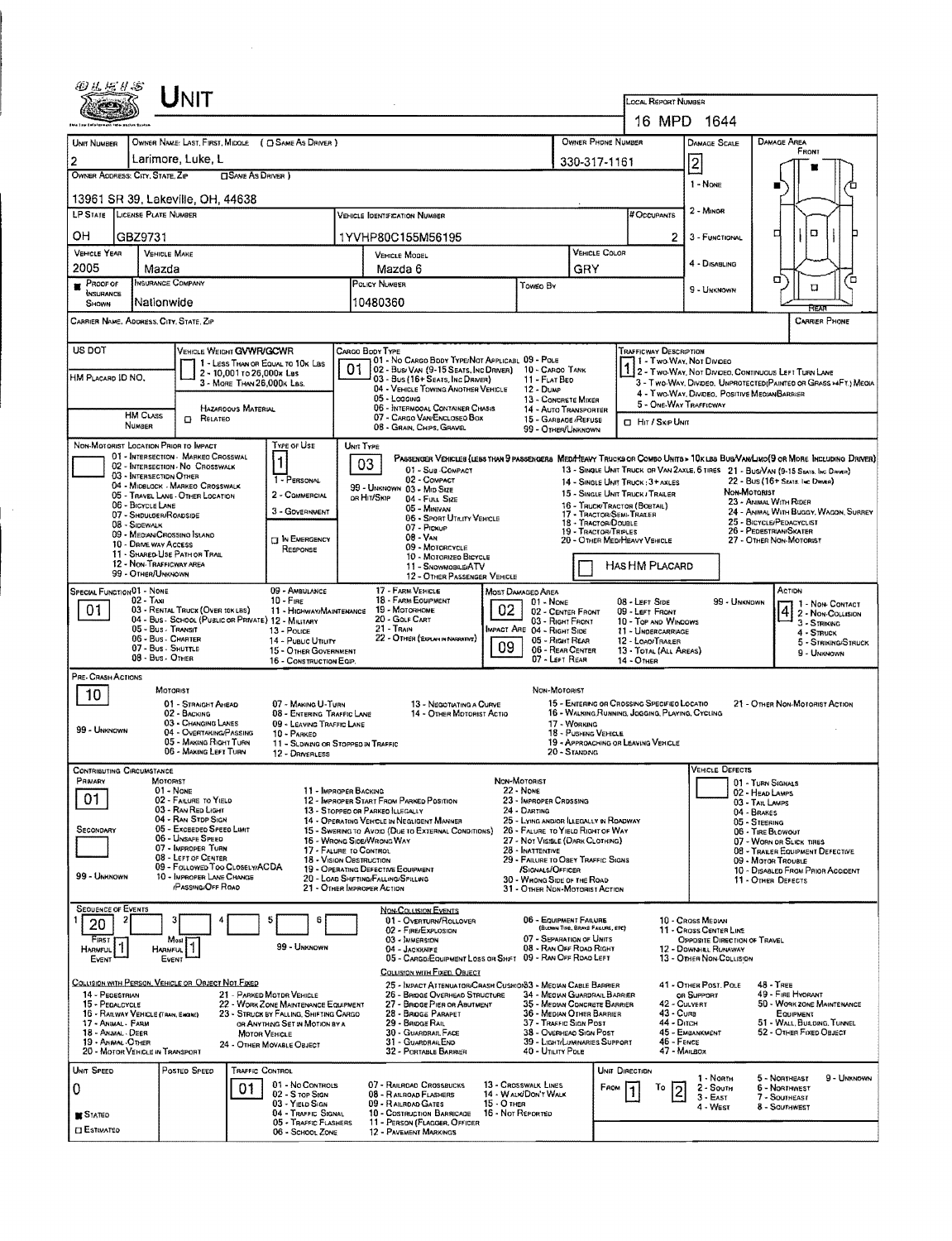|                                         |                                                          |                                                                                                                            |                                                                             |               |                                              |                                             |                                                                                                                                           | <b>MOTORIST / NON-MOTORIST / OCCUPANT</b>                                                                       |                |                                       |                                                                                              |  |                                                                      |               | LOCAL REPORT NUMBER                                                   |                         |                                                                                             |                             |                         |                             |  |
|-----------------------------------------|----------------------------------------------------------|----------------------------------------------------------------------------------------------------------------------------|-----------------------------------------------------------------------------|---------------|----------------------------------------------|---------------------------------------------|-------------------------------------------------------------------------------------------------------------------------------------------|-----------------------------------------------------------------------------------------------------------------|----------------|---------------------------------------|----------------------------------------------------------------------------------------------|--|----------------------------------------------------------------------|---------------|-----------------------------------------------------------------------|-------------------------|---------------------------------------------------------------------------------------------|-----------------------------|-------------------------|-----------------------------|--|
|                                         |                                                          |                                                                                                                            |                                                                             |               |                                              |                                             |                                                                                                                                           |                                                                                                                 |                |                                       |                                                                                              |  |                                                                      |               | 16 MPD 1644                                                           |                         |                                                                                             |                             |                         |                             |  |
|                                         |                                                          | UNIT NUMBER NAME: LAST, FIRST, MIDDLE                                                                                      |                                                                             |               |                                              |                                             |                                                                                                                                           |                                                                                                                 |                |                                       |                                                                                              |  | DATE OF BIRTH                                                        |               |                                                                       |                         | AGE                                                                                         | GENDER                      |                         | F - FEMALE                  |  |
|                                         |                                                          | Chupp, Amos<br>ADDRESS, CITY, STATE, ZIP                                                                                   |                                                                             |               |                                              |                                             |                                                                                                                                           |                                                                                                                 |                |                                       |                                                                                              |  | 11/22/1976                                                           |               |                                                                       |                         | 39<br>CONTACT PHONE - INCLUDE AREA CODE                                                     |                             |                         | M - MALE                    |  |
|                                         |                                                          | 110 S. Mad Anthony St., Millersburg, OH, 44654                                                                             |                                                                             |               |                                              |                                             |                                                                                                                                           |                                                                                                                 |                |                                       |                                                                                              |  |                                                                      |               | 330-600-0647                                                          |                         |                                                                                             |                             |                         |                             |  |
|                                         | NJURIES<br>1                                             | INJURED TAKEN BY EMS AGENCY                                                                                                |                                                                             |               |                                              |                                             |                                                                                                                                           | MEDICAL FACILITY INJURED TAKEN TO                                                                               |                | 04                                    | <b>SAFETY EQUIPMENT USED</b>                                                                 |  | <b>D</b> MOTORCYCLE<br>HELMET                                        |               | 01                                                                    |                         | DOT COMPLIANT SEATING POSITION AIR BAG USAGE EJECTION TRAPPED                               |                             |                         | 11                          |  |
|                                         | OL STATE                                                 | OPERATOR LICENSE NUMBER                                                                                                    |                                                                             | OL CLASS<br>4 | No<br><b>O</b> VALIO                         | M/C<br>$\overline{\mathbf{B}}_{\text{EMD}}$ | CONDITION                                                                                                                                 | ALCOHOL/DRUG SUSPECTED ALCOHOL TEST STATUS ALCOHOL TEST TYPE ALCOHOL TEST VALUE DRUG TEST STATUS DRUG TEST TYPE |                |                                       |                                                                                              |  |                                                                      |               |                                                                       |                         |                                                                                             |                             |                         |                             |  |
|                                         | OН                                                       | 1<br>11<br> 1<br>Dı.<br>RL509037<br><b>OFFENSE DESCRIPTION</b><br><b>CITATION NUMBER</b><br>OFFENSE CHARGED ( FLOCAL CODE) |                                                                             |               |                                              |                                             |                                                                                                                                           |                                                                                                                 |                |                                       |                                                                                              |  |                                                                      |               |                                                                       | <b>HANDS-FREE</b>       |                                                                                             |                             | DRIVER DISTRACTED BY    |                             |  |
|                                         |                                                          |                                                                                                                            |                                                                             |               |                                              |                                             |                                                                                                                                           |                                                                                                                 |                |                                       |                                                                                              |  |                                                                      |               |                                                                       | <b>D</b> Device<br>Useo |                                                                                             |                             |                         |                             |  |
|                                         | UNIT NUMBER   NAME: LAST, FIRST, MIDDLE<br>DATE OF BIRTH |                                                                                                                            |                                                                             |               |                                              |                                             |                                                                                                                                           |                                                                                                                 |                |                                       |                                                                                              |  |                                                                      |               | AGE                                                                   | Gender                  |                                                                                             | F - FEMALE<br>M - MALE      |                         |                             |  |
|                                         |                                                          | ADDRESS, CITY, STATE, ZIP                                                                                                  |                                                                             |               |                                              |                                             |                                                                                                                                           |                                                                                                                 |                |                                       |                                                                                              |  |                                                                      |               |                                                                       |                         | CONTACT PHONE - INCLUDE AREA CODE                                                           |                             |                         |                             |  |
|                                         | NJURIES                                                  | INJURED TAKEN BY EMS AGENCY                                                                                                |                                                                             |               |                                              |                                             |                                                                                                                                           | MEDICAL FACILITY INJURED TAKEN TO                                                                               |                |                                       | <b>SAFETY EQUIPMENT USED</b>                                                                 |  |                                                                      |               |                                                                       |                         | DOT COMPLIANT SEATING POSITION AIR BAG USAGE EJECTION TRAPPED                               |                             |                         |                             |  |
|                                         |                                                          |                                                                                                                            |                                                                             |               |                                              |                                             |                                                                                                                                           |                                                                                                                 |                |                                       |                                                                                              |  | MOTORCYCLE<br>HELMET                                                 |               |                                                                       |                         |                                                                                             |                             |                         |                             |  |
|                                         | OL State                                                 | <b>OPERATOR LICENSE NUMBER</b>                                                                                             |                                                                             | OL CLASS      | No<br><b>CIVALIO</b>                         | M/C<br>i□ <sub>ENO</sub>                    | CONDITION                                                                                                                                 | ALCOHOL/DRUG SUSPECTED ALCOHOL TEST STATUS ALCOHOL TEST TYPE ALCOHOL TEST VALUE DRUG TEST STATUS DRUG TEST TYPE |                |                                       |                                                                                              |  |                                                                      |               |                                                                       |                         |                                                                                             |                             |                         |                             |  |
|                                         |                                                          |                                                                                                                            |                                                                             |               | Dι<br><b>OFFENSE DESCRIPTION</b>             |                                             |                                                                                                                                           |                                                                                                                 |                |                                       | <b>CITATION NUMBER</b>                                                                       |  |                                                                      |               |                                                                       |                         | HANDS-FREE                                                                                  |                             |                         | <b>DRIVER DISTRACTED BY</b> |  |
| <b>OFFENSE CHARGED</b><br>(DLOCAL COOE) |                                                          |                                                                                                                            |                                                                             |               |                                              |                                             |                                                                                                                                           |                                                                                                                 |                |                                       |                                                                                              |  |                                                                      |               | $\Box$ Device<br>Usep                                                 |                         |                                                                                             |                             |                         |                             |  |
|                                         | NJURIES ·                                                |                                                                                                                            | INJURED TAKEN BY                                                            |               |                                              |                                             | SAFETY EQUIPMENT USEO                                                                                                                     |                                                                                                                 |                |                                       | 99 - UMKNOWN SAFETY EQUIPMENT                                                                |  |                                                                      |               |                                                                       |                         |                                                                                             |                             |                         |                             |  |
|                                         | $2 - P$ OSSIBLE                                          | 1 - No Injury / NONE REPORTE<br>3 - NON-INCAPACITATINO                                                                     | 1 - Not Transporteo /<br>TREATED AT SCENE<br>$2 - EMS$                      |               |                                              | MOTORIST                                    | 01 - NONE USED - VEHICLE OCCUPANT                                                                                                         |                                                                                                                 |                |                                       | 05 - CHILD RESTRAINT SYSTEM-FORWARD FACING 09 - NONE USED                                    |  |                                                                      |               | Non-Motorist                                                          |                         |                                                                                             |                             | 12 - REFLECTIVE COATING |                             |  |
|                                         | 4 - INCAPACITATING<br>5 - Fatal                          |                                                                                                                            | 3 - Pouce<br>4 - OTHER<br>9 - Unknown                                       |               |                                              |                                             | 02 - S HOULOER BELT ONLY USEO<br>03 - LAP BELT ONLY USED                                                                                  | 04 - S HOULDER AND LAP BELT ONLY USED                                                                           |                | 07 - BOOSTER SEAT<br>08 - HELMET USED | 06 - CHILD RESTRAINT SYSTEM-REAR FACING                                                      |  |                                                                      |               | 10 - HELMET USED<br>11 - PROTECTIVE PADS USED<br>(ELBOWS, KNEES, ETC) |                         |                                                                                             | 13 - Ligunnig<br>14 - OTHER |                         |                             |  |
|                                         | Seating Position                                         |                                                                                                                            |                                                                             |               |                                              |                                             |                                                                                                                                           |                                                                                                                 |                |                                       |                                                                                              |  |                                                                      |               |                                                                       |                         | AIR BAG USAGE                                                                               |                             |                         |                             |  |
|                                         |                                                          | 01 - FRONT - LEFT SIDE (MOTORCYCLE DRIVER)<br>02 - FRONT MIDDLE<br>03 - FRONT - RIGHT SIDE                                 |                                                                             |               | 08 - THRD, MIDDLE<br>09 - Third - Right Side |                                             | 07 - THIRO - LEFT SIDE (MOTORCYCLE SIDE CAR)                                                                                              |                                                                                                                 |                | .13 - Traking Unit                    | 12 - PASSENGER IN UNENCLOSED CARGO AREA<br>14 - RIDING ON VEHICLE EXTERIOR (NON-TRAINS UNIT) |  |                                                                      |               |                                                                       |                         | 1 - Not Deployed<br>2 - DEPLOYED FRONT<br>3 - DEPLOYED SIDE                                 |                             |                         |                             |  |
|                                         |                                                          | 04 - SECOND - LEFT SIDE (MOTORCYCLE PASSENGER)<br>05 - Second - Middle<br>06 - Second - RIGHT Side                         |                                                                             |               |                                              |                                             | 10 - SLEEPER SECTION OF CAB (TRUCK)<br>11 - PASSENGER IN OTHER ENCLOSED CARGO AREA<br>(NON-TRAILING UNIT SUCH AS A BUB, FICKAIR WITH CAP) |                                                                                                                 | 16 - OTHER     | 15 - Non-Motorist<br>99 - Unknown     |                                                                                              |  |                                                                      |               | $\cdot$                                                               |                         | 4 - DEPLOYED BOTH FRONT/SIDE<br>5 - Not APPLICABLE<br>9 - DEPLOYMENT UNKNOWN                |                             |                         |                             |  |
|                                         | EJECTION -                                               | TRAPPED                                                                                                                    |                                                                             |               | <b>OPERATOR LICENSE CLASS</b>                |                                             |                                                                                                                                           | CONOITION                                                                                                       |                |                                       |                                                                                              |  |                                                                      |               |                                                                       |                         | ALCOHOL/DRUG SUSPECTED                                                                      |                             |                         |                             |  |
|                                         | 1 - Not Exected<br>2 - TOTALLY EJECTEO                   |                                                                                                                            | 1 - Not Trapped<br>2 - EXTRICATED BY                                        |               | 1 - CLASS A<br>$2 - C \cup s B$              |                                             |                                                                                                                                           | 1 - APPARENTLY NORMAL<br>2 - PHYSICAL IMPARMENT                                                                 |                |                                       |                                                                                              |  | 6 - UNDER THE INFLUENCE OF                                           |               | 5 - FELL ASLEEP, FAINTED, FATIOUE                                     | 1 - None                | 2 - YES - ALCOHOL SUSPECTED                                                                 |                             |                         |                             |  |
|                                         | 4 - Not Applicable                                       | 3 - PARTIALLY EJECTED                                                                                                      | <b>MECHANICAL MEANS</b><br>3 - EXTRICATED BY<br><b>NON-MECHANICAL MEANS</b> |               | 3 - CLASS C<br>5 - MC/Moreo Orcy             |                                             | 4 - REGULAR CLASS (ONOIS D')                                                                                                              | 3 - EMOTIONL-(DEPRESSED, ANGRY, DISTURBE<br>4 - ILLNESS                                                         | $\sim$ $^{-1}$ |                                       |                                                                                              |  | MEDICATIONS, DRUOS, ALCOHOL<br>$7 -$ Other                           |               |                                                                       |                         | 3 - YES-HBD NOTIMPAIRED<br>4 - YES - DRUOS SUSPECTED<br>5 - YES-ALCOHOL AND DRUGS SUSPECTED |                             |                         |                             |  |
|                                         | ALCOHOL TEST STATUS                                      |                                                                                                                            |                                                                             |               | ALCOHOL TEST TYPE                            |                                             | <b>DRUG TEST STATUS</b>                                                                                                                   |                                                                                                                 |                |                                       | Daug Test Type                                                                               |  | <b>DRIVER DISTRACTED BY</b>                                          |               |                                                                       |                         |                                                                                             |                             |                         |                             |  |
|                                         | 1 - NONE GIVEN<br>2 - TEST REFUSED                       | 3 - TEST GIVEN, CONTAMINATED SAMPLE/UNUSABL                                                                                |                                                                             |               | 1 - NONE<br>2 - BLoop<br>3 - Urune           |                                             | 1 - NONE GIVEN<br>2 - Test Reruseo                                                                                                        | 3 - TEST GIVEN, CONTAMINATED SAMPLE/UNUSABL                                                                     |                |                                       | $1 - None$<br>$2 - B$ LOOD<br>$3 -$ Urne                                                     |  | 1 - No DISTRACTION REPORTED<br>$2 -$ Phone<br>3 - TEXTING / EMAILING |               |                                                                       |                         | 6 - OTHER INSIDE THE VEHICLE<br>7 - EXTERNAL DISTRACTION                                    |                             |                         |                             |  |
|                                         |                                                          | 4 - Test Given, Results Known<br>5 - TEST GIVEN, RESULTS UNKNOWN                                                           |                                                                             |               | 4 - Breath<br>$5 -$ Other                    |                                             | 4 - TEST GIVEN, RESULTS KNOWN                                                                                                             | 5 - TEST GIVEN, RESULTS UNKNOWN                                                                                 |                |                                       | 4 - OTHER                                                                                    |  | 5 - OTHER ELECTRONIC DEVICE<br>(NAMOATION DEVICE, RADIO, DVD)        |               | 4 - ELCTRONIC COMMUNICATION DEVICE                                    |                         |                                                                                             |                             |                         |                             |  |
|                                         |                                                          | UNIT NUMBER NAME LAST, FIRST, MIDDLE                                                                                       |                                                                             |               |                                              |                                             |                                                                                                                                           |                                                                                                                 |                |                                       |                                                                                              |  |                                                                      | DATE OF BIRTH |                                                                       |                         | Ace                                                                                         | Gender<br>M                 |                         | F - FEMALE<br>M - MALE      |  |
|                                         |                                                          | Larimore, Luke, L<br>ADDRESS, CITY, STATE, ZIP                                                                             |                                                                             |               |                                              |                                             |                                                                                                                                           |                                                                                                                 |                |                                       |                                                                                              |  |                                                                      | 08/29/1990    |                                                                       |                         | 26<br>CONTACT PHONE - INCLUDE AREA CODE                                                     |                             |                         |                             |  |
|                                         |                                                          | 13962 SR 39, Lakeville, OH, 44638<br>INJURED TAKEN BY EMS AGENCY                                                           |                                                                             |               |                                              |                                             |                                                                                                                                           | MEDICAL FACILITY INJURED TAKEN TO                                                                               |                |                                       | <b>SAFETY EQUIPMENT USED</b>                                                                 |  |                                                                      |               | 330-317-1161                                                          |                         | <b>SEATING POSITION AIR BAG USAGE EJECTION</b>                                              |                             |                         | TRAPPED                     |  |
|                                         | NJURIES<br>$\vert$ 1                                     | $\vert$ 1 $\vert$                                                                                                          |                                                                             |               |                                              |                                             |                                                                                                                                           |                                                                                                                 |                | 01                                    |                                                                                              |  | DOT<br>COMPLIANT<br>MOTORCYCLE                                       |               | 01                                                                    |                         | $\vert$ 1                                                                                   |                             | $\mathbf{1}$            | 1                           |  |
|                                         |                                                          | UNIT NUMBER   NAME: LAST, FIRST, MIDDLE                                                                                    |                                                                             |               |                                              |                                             |                                                                                                                                           |                                                                                                                 |                |                                       |                                                                                              |  | HELMET                                                               | DATE OF BIRTH |                                                                       |                         | AGE                                                                                         | Gewoer                      |                         | F - FEMALE                  |  |
|                                         |                                                          | Chupp, Lillyann, S<br>ADDRESS, CITY, STATE, ZIP                                                                            |                                                                             |               |                                              |                                             |                                                                                                                                           |                                                                                                                 |                |                                       |                                                                                              |  |                                                                      | 03/12/2013    |                                                                       |                         | з<br>CONTACT PHONE - INCLUDE AREA CODE                                                      | F                           |                         | M - MALE                    |  |
|                                         |                                                          | 101 Lakeview Dr. Apt. C 67, Millersburg, OH, 44654                                                                         |                                                                             |               |                                              |                                             |                                                                                                                                           |                                                                                                                 |                |                                       |                                                                                              |  |                                                                      |               | 330-600-0647                                                          |                         |                                                                                             |                             |                         |                             |  |
|                                         | <b>INJURIES</b>                                          | INJURED TAKEN BY EMS AGENCY                                                                                                |                                                                             |               |                                              |                                             |                                                                                                                                           | MEDICAL FACILITY INJURED TAKEN TO                                                                               |                |                                       | SAFETY EQUIPMENT USED                                                                        |  | DOT<br>COMPLIANT                                                     |               | <b>SEATING POSITION</b>                                               |                         | AIR BAG USAGE EJECTION                                                                      |                             |                         | TRAPPED                     |  |
|                                         | $\vert$ 1 $\vert$                                        | $\boxed{1}$                                                                                                                |                                                                             |               |                                              |                                             |                                                                                                                                           |                                                                                                                 |                | 04                                    |                                                                                              |  | MOTORCYCLE<br>HELMET                                                 |               | 03                                                                    |                         | $\vert$ 1                                                                                   | $\vert$ 1 $\vert$           |                         | 11.                         |  |

 $\sim$   $\sim$